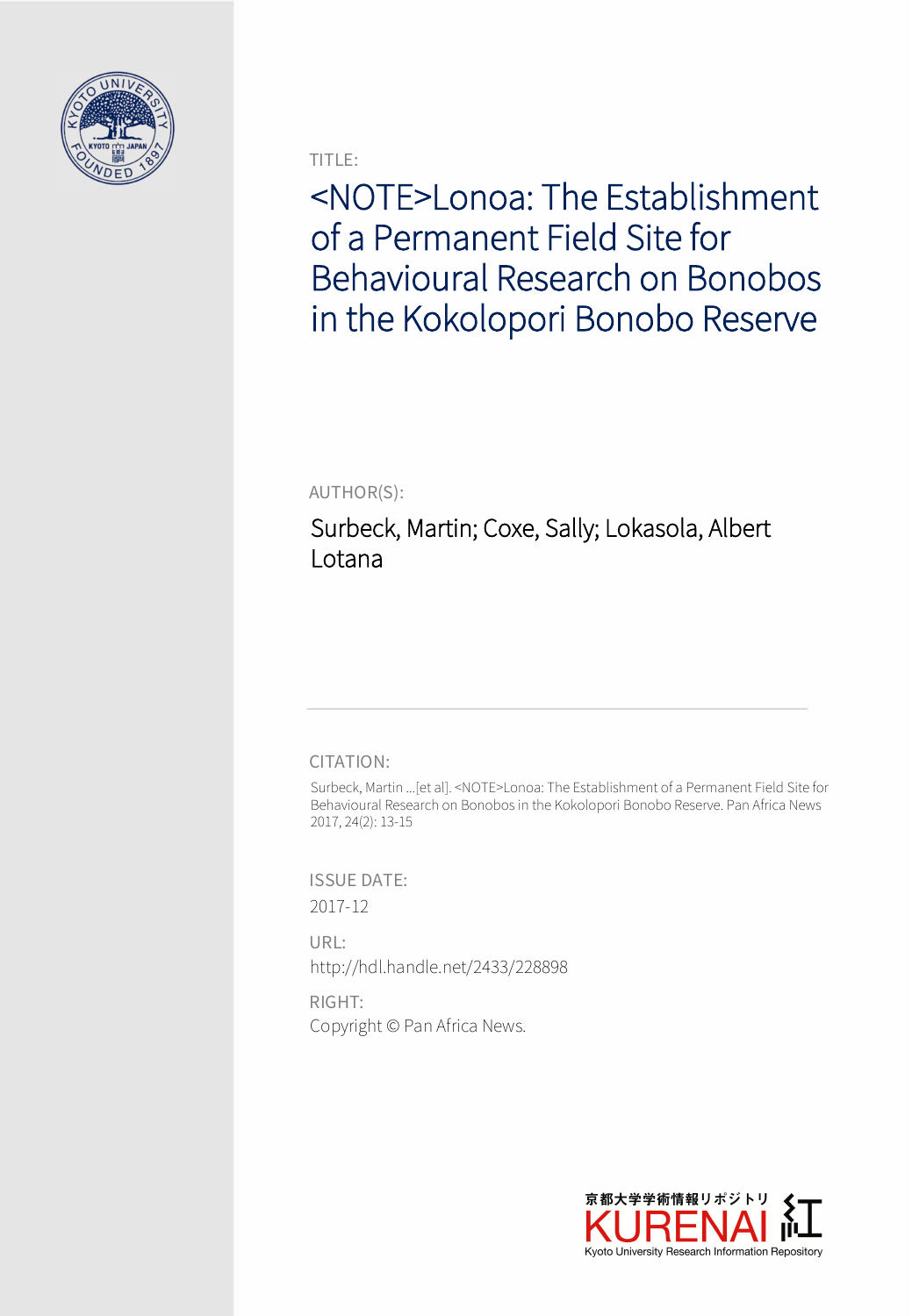anxiety among wild chimpanzees using self-directed behaviour. *Behaviour* **140**:1153–1171. https://doi.org/10.1163/156853903322589687

- Kutsukake N 2006. The context and quality of social rela- tionships affect vigilance behaviour in wild chimpanzees. *Ethology* **112**:581–591.
	- https://doi.org/10.1111/j.1439-0310.2006.01200.x
- Nishie H, Nakamura M 2018. A newborn infant chimpanzee snatched and cannibalized immediately after birth: Implications for "maternity leave" in wild chimpanzee. *Am J Phys Anthropol* **165**:194–199. https://doi.org/10.1002/ajpa.23327
- Parish AR 1996. Female relationships in bonobos (*Pan panis- cus*): Evidence for bonding, cooperation, and female dominance in a male-philopatric species. *Hum Nat* **7**:61–96. https://doi.org/10.1007/BF02733490
- Pusey AE, Schroepfer-Walker K 2013. Female competition in chimpanzees. *Phil Trans R Soc B* **368**:20130077. https://doi.org/10.1098/rstb.2013.0077
- Ryu H, Hill DA, Furuichi T 2015. Prolonged maximal sexual swelling in wild bonobos facilitates affiliative interactions between females. *Behaviour* **152**:285–311. https://doi.org/10.1163/1568539X-00003212
- Sakamaki T, Behncke I, Laporte M *et al.* 2015. Intergroup transfer of females and social relationships between im- migrants and residents in bonobo (*Pan paniscus*) societies. In: *Dispersing Primate Females: Life History and Social Strategies in Male-Philopatric Species.* Furuich T, Yamagiwa J, Aureli F (eds), Springer Japan, Tokyo, Japan, pp. 127–164
- Tokuyama N, Furuichi T 2016. Do friends help each other?: Patterns of female coalition formation in wild bonobos at Wamba. *Anim Behav* **119**:27–35. https://doi.org/10.1016/j.anbehav.2016.06.021
- Tsukahara T 1993. Lions eat chimpanzees: The first evidence of predation by lions on wild chimpanzees. *Am J Primatol*  **29**:1–11.

https://doi.org/10.1002/ajp.1350290102

Williams JM, Lonsdorf EV, Wilson ML *et al.* 2008. Causes of death in the Kasekela chimpanzees of Gombe National Park, Tanzania. *Am J Primatol* **70**:766–777. https://doi.org/10.1002/ajp.20573

## <NOTE>

# **Lonoa: The Establishment of a Permanent Field Site for Behavioural Research on Bonobos in the Kokolopori Bonobo Reserve**

## *Martin Surbeck*1,2*, Sally Coxe*<sup>2</sup> *, & Albert Lotana Lokasola*2,3

- 1 *Max-Planck-Institute for Evolutionary Anthropology,*
- *D-04103 Leipzig, Germany* 2 *Bonobo Conservation Initiative, 2701 Connecticut Ave. NW,*
- *Suite 702, Washington DC 20008, US*
- 3 *Vie Sauvage, Avenue Pangi 5, commune Ma Campagne, Kinshasa, DRC*
- *(E-mail: surbeck@eva.mpg.de)*

The Kokolopori Bonobo Reserve was officially established by the Democratic Republic of the Congo (DRC) government in May 2009 as a community-based nature reserve encompassing over 4,850 km² (Almquist *et al.* 2010; Figures 1 and 2). Locally initiated and managed, it harbors a large population of bonobos, who are and have been traditionally protected by a taboo of the local Bongando people against hunting them (Lingomo & Kimura 2009). The management of the reserve is conducted by the local population and the conservation initiative "Vie Sauvage" (VS), supported by the Bonobo Conservation Initiative (BCI).

Efforts to follow bonobos in the northern part of the reserve, near the village of Yetee, were initiated in 2005 by VS and BCI, which had been committed to establishing longitudinal research on bonobos and had commenced ongoing support of local people to track the Ekalakala bonobo community (Figure 2). In 2010, the tracking extended to a second, neighboring bonobo community, Nkokoalongo. Until 2016, both communities had been followed on a more or less regular schedule, but were subject to only a limited amount of formal scientific work. Dr. Alex Georgiev did some work in the ranging area of the Ekalakala community, collecting fecal samples during 2006 and 2007. These samples were included in a number of publications on malaria and micro biome (Liu *et al.* 2010; Liu *et al.* 2014; Ahuka-Mundeke *et al.* 2016; Moeller *et al.* 2016; Wroblewski *et al.* 2017). Dr. Deborah Moore commenced behavioural ecological research at the site in 2014 with the intention of establishing a longitudinal study, but unfortunately was curtailed after 4 months. During her stay, she reorganized the habituation procedure for both communities and made some initial behavioural observations, including an incidence of maternal cannibalism (Tokuyama *et al.* 2017).

After MS's reconnaissance trip in 2015, he established a permanent research camp named after the nearby river, Lonoa (N0.41716°, E22.97552°), in the beginning of 2016 with the help of the Max Plank Institute, VS and BCI. The camp is situated approximately 4 km from the nearest village, Yetee (Figure 1). A network of existing paths and standardized transects allows access to an area of 50 km², which comprises large parts of the ranges of the two habituated bonobo communities. The study area consists mainly of primary heterogeneous forest with very few swampy areas. The bonobos of the Ekalakala community also range occasionally in secondary forests close to the local settlements. An initial botanical survey to describe the forest types and composition has been con-



**Figure 1. Active bonobo research sites with at least semihabituated bonobo communities.**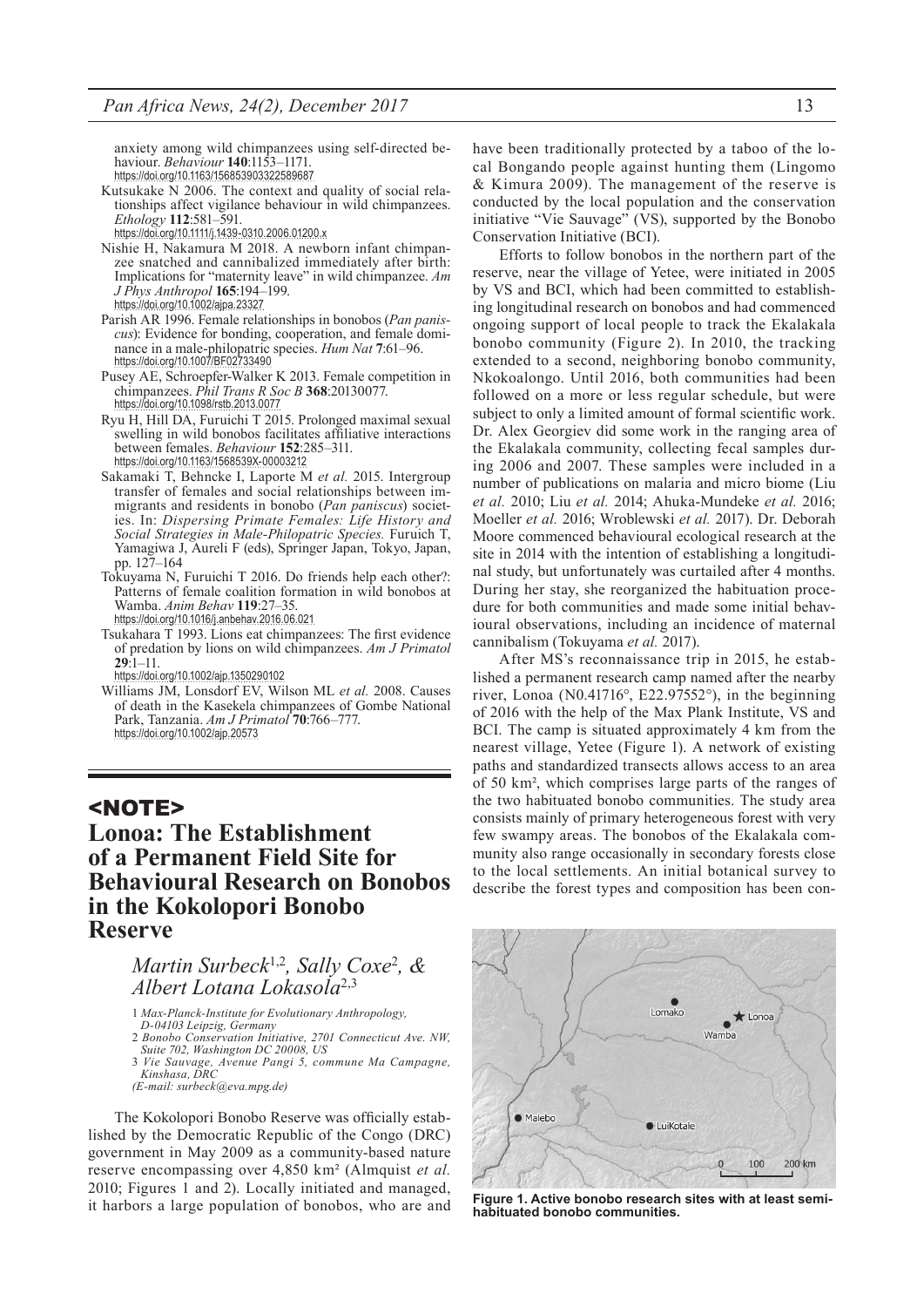

**Figure 2. Kokolopori Bonobo Reserve. Approximate home ranges of the two study communities are shown in dotted circles.**

ducted in collaboration with the University of Kisangani, and a floristic comparison with other bonobo study sites is part of an ongoing study.

While hunting is not allowed in large parts of the study area, the use of the forest is shared with the local people, whose primary activities there are collecting caterpillars and mushrooms in their respective seasons. Due to the close proximity of human settlements, animal densities are rather low compared, for example, to the LuiKotale bonobo study site at the border of Salonga National Park (Hohmann & Fruth 2003). However, initial results of camera-trapping indicate the occurrence of several species of duikers including blue duiker (*Cephalophus monticula*), black-fronted duiker (*Cephalophus nigrifrons*), bay duiker (*Cephalophus dorsalis*) and Peter's duiker (*Cephalophus callipygus*), and monkeys including red-tailed monkeys (*Cercopithecus ascanius*), Wolf's monkey (*Cercopithecus wolfi*) and De Brazza's monkey (*Cercopithecus neglectus*). Furthermore, there are rare sightings via camera traps of red riverhog (*Potamochoerus porcus*), sitatunga (*Traelaphus spekei*), aardvark (*Orycteropus afer*), tree pangolin (*Phataginus tricuspis*), and golden cat (*Felis aurata*). Combining the results from the ongoing camera trap survey with the sightings made during an US Fish and Wildlife Service funded survey conducted in 2011–2012 will facilitate better estimates of wildlife diversity, abundance and its changes.

After fieldwork began in 2016, a team of at least two people has followed each of the two neighboring communities daily from nest to nest. From March 2016 to July 2017, the average number of monthly nest-to-nest follows was 28 for Ekalakala, and 27 for Nkokoalongo. At this stage, the individuals of both bonobo communities are well habituated to the presence of observers, allowing for behavioural studies that require close range observations of focal individuals. All individuals in both communities were identified and named by the end of 2016. The Ekalakala community consisted of 3 adult and subadult males, 5 parous and 1 nulliparous females, and 5 immature individuals. The Nkokoalongo community consisted of 10 adult and subadult males, 15 parous and 1 nulliparous female, and 15 immature individuals.

While research on bonobos at Kokolopori is still in an early phase, the site has great potential not only to explore behavioural variations within the species due to a different habitat as compared to the long-term research sites of Wamba (Furuichi *et al.* 2012) and LuiKotale (Hohmann & Fruth 2003), but also to address questions concerning relationships between communities with largely overlapping areas. Given the well-established positive impact of long-term research sites on conservation efforts (*e.g.*, Pusey *et al.* 2007, Campbell *et al.* 2011), the presence of a long-term research project in the protected site gives added hope that the bonobo population is relatively safe from poaching for bush-meat and timber exploitation. However, due to the proximity to human settlements, there is a need for constant vigilance.

**ACKNOWLEDGEMENTS**<br>We thank the Max Planck Society for providing the funding for the research at Lonoa; Bienvenu Mupenda, Claude Baombo, Leonard Nkanga, Axel Martìnez Ruiz, Maëlle Lemaire, Rodolphe Violleau and Claudia Wilke for their help in local negotiations, constructions and habituation of the bonobos; all members of BCI and VS for their helpful support during various stages of the project. Nearly 15 years of tracking, monitoring, and habituating the bonobos by the local teams supported by BCI and VS enabled gave us an enormous head start. Our special thanks to the late Deborah Moore for her efforts to initiate a long term research project on the bonobos at Lonoa; we wish she were still there to work with us.

#### **REFERENCES**

- Ahuka-Mundeke S, Lunguya-Metila O, Mbenzo-Abokome V *et al.* 2016. Genetic diversity of STLV-2 and interspecies transmission of STLV-3 in wild-living bonobos. *Virus Evol* **2**:view011. https://doi.org/10.1093/ve/vew011
- Almquist LA, Lokasola AL, Coxe SJ, Hurley MJ, Scherlis JS 2010. Kokolopori and the Bonobo Peace Forest in the Democratic Republic of the Congo: Prioritizing the local in conservation practice. In: *Indigenous Peoples and Conservation: From Rights to Resource Management.* Painemilla KW, Woofter A, Rylands AB, Hughes C (eds), Conservation International, Arlington, VA, pp. 311–326.
- Campbell G, Kuehl H, Diarrassouba A, N'Goran PK, Boesch C 2011. Long-term research sites as refugia for threatened and over-harvested species. *Biol Lett* **7**:723–726. https://doi.org/10.1098/rsbl.2011.0155
- Furuichi T, Idani G, Ihobe H *et al.* 2012. Long-term studies on wild bonobos at Wamba, Luo Scientific Reserve, D. R. Congo: Towards the understanding of female life history in a male-philopatric species. In: *Long-Term Field Studies of Primates.* Kappeler PM, Watts DP (eds), Springer-Verlag, Berlin, Heidelberg, pp. 413–433.
- Hohmann G, Fruth B. 2003. Lui Kotal: A new site for field research on bonobos in the Salonga National Park. *Pan Afr News* **10**:25–27. https://doi.org/10.5134/143430
- Lingomo B, Kimura D 2009. *Taboo of Eating Bonobo among the Bongando People in the Wamba Region, Democrativ Republic of Congo.* Available from: https://repository.kulib.kyotou.ac.jp/dspace/handle/2433/91451
- Liu W, Li Y, Shaw KS, Learn GH *et al.* 2014. African origin of the malaria parasite *Plasmodium vivax*. *Nat Comm* **5**:3346.
- https://doi.org/10.1038/ncomms4346
- Liu W, Li Y, Learn GH, Rudicell RS *et al.* 2010. Origin of the human malaria parasite *Plasmodium falciparum* in goril-